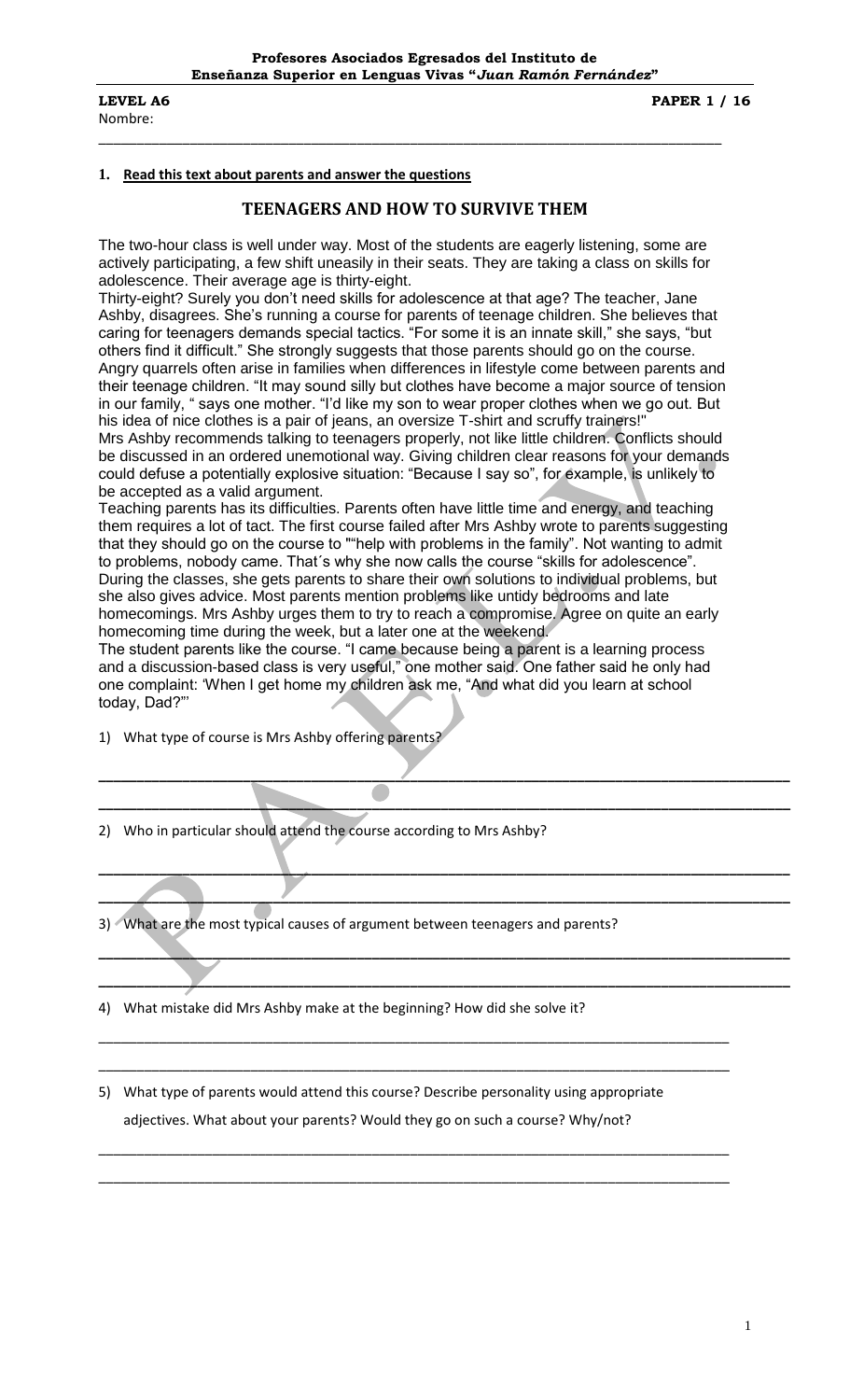### **LEVEL A6 PAPER 1 / 16**

### 2. **Sally is a teenager. She is studying legendary people. Read this biography and fill in the blanksONE suitable word**

| This is the biography of Annie Oakley, a legendary woman in the United States:                         |                                                                                                                                                                                                                                                                         |
|--------------------------------------------------------------------------------------------------------|-------------------------------------------------------------------------------------------------------------------------------------------------------------------------------------------------------------------------------------------------------------------------|
| Phoebe Anne Moses was born on a farm. When she was very young, she ______________________ to           |                                                                                                                                                                                                                                                                         |
| watch her father and his friends shoot animals: she wanted to try too. They laughed at her because     |                                                                                                                                                                                                                                                                         |
| they thought she was too young and not strong _______________________ to hold a gun properly.          |                                                                                                                                                                                                                                                                         |
| But she surprised them all ____________________________ learning to shoot and becoming very good       |                                                                                                                                                                                                                                                                         |
| ___________________________it. Her family were too poor ________________________giveAnnie a good       |                                                                                                                                                                                                                                                                         |
| education. Whenshe was a child, her family had to__________________________money from the bank to      |                                                                                                                                                                                                                                                                         |
| keep their farm. Annie hunted small wild animals_____________________________she sold to help pay the  |                                                                                                                                                                                                                                                                         |
| family's debts.                                                                                        |                                                                                                                                                                                                                                                                         |
|                                                                                                        |                                                                                                                                                                                                                                                                         |
|                                                                                                        |                                                                                                                                                                                                                                                                         |
| show and became very famous all around the USA.                                                        |                                                                                                                                                                                                                                                                         |
| When Annie was forty-one, she was badly injured in a train crash. Everyone thought that would be       |                                                                                                                                                                                                                                                                         |
|                                                                                                        |                                                                                                                                                                                                                                                                         |
| enough to perform she continued to amaze her audiences for many years.                                 |                                                                                                                                                                                                                                                                         |
| 3. Go on reading and fill in the gaps withalinking word                                                |                                                                                                                                                                                                                                                                         |
| In 1884, the Butlers joined the Sells Brothers Circus as "champion rifle shots,"                       |                                                                                                                                                                                                                                                                         |
|                                                                                                        | a brief and the circus for one season. [1001] a brief and set only stayed with the circus for one season.                                                                                                                                                               |
| period on their own, Butler and Oakley joined Buffalo Bill's Wild West in 1885. This was a significant |                                                                                                                                                                                                                                                                         |
| turning point in Annie Oakley's life and in her relationship with Butler. ________________________this |                                                                                                                                                                                                                                                                         |
|                                                                                                        | time either Butler had received more attention_______________________they had shared the limelight.                                                                                                                                                                     |
|                                                                                                        | _______________________, with the Wild West, Oakley was the star. ______________________he was no                                                                                                                                                                       |
| longer the star, Butler happily accepted the position asAnnie's manager and assistant.                 |                                                                                                                                                                                                                                                                         |
|                                                                                                        | _________________________, some years later, Butler signed a contract as a representative for the Union                                                                                                                                                                 |
|                                                                                                        | Metallic Cartridge Company in Connecticut. This was a position that allowed                                                                                                                                                                                             |
| Butler and Oakley to work for the company and to continue their shooting                               |                                                                                                                                                                                                                                                                         |
|                                                                                                        | $\sim$ 404.2 $\mu$ $\sim$ 404.2 $\mu$ $\sim$ 404.2 $\mu$ $\sim$ 404.2 $\mu$ $\sim$ 404.2 $\mu$ $\sim$ 404.2 $\mu$ $\sim$ 404.2 $\mu$ $\sim$ 404.2 $\mu$ $\sim$ 404.2 $\mu$ $\sim$ 404.2 $\mu$ $\sim$ 404.2 $\mu$ $\sim$ 404.2 $\mu$ $\sim$ 404.2 $\mu$ $\sim$ 404.2 $\$ |

exhibitions.<br>
<u>Letted down in and settled down in</u> in 1913, the couple retired from the arena and settled down in Cambridge, Maryland. \_\_\_\_\_\_\_\_\_\_\_\_\_\_\_\_\_\_\_\_\_\_\_\_\_\_\_\_in Cambridge, the Butlers welcomed a new member into their family, their dog Dave.

## **4. Read about Sally. Fill in the blanks with the verb in brackets in the correct tense. When you see + use a modal**

At 3.30 on Friday afternoon Sally was sitting at the back of the class, dreaming about the weekend. Her teacher **the controller teacher** (talk) about Shakespeare and some of her friends

|                                                                                          | (listen) but many, like Sally, _____________________(+ stop) thinking about 4                           |  |  |
|------------------------------------------------------------------------------------------|---------------------------------------------------------------------------------------------------------|--|--|
|                                                                                          | o'clock when their weekend ________________________________ (+ begin).                                  |  |  |
|                                                                                          | Suddenly she realised that she didn't want _____________________(wait) until 4 o'clock. Maybe if she    |  |  |
|                                                                                          | __________________________(tell) her teacher that she ___________________________(feel) sick,           |  |  |
|                                                                                          |                                                                                                         |  |  |
|                                                                                          | After she _______________________ (escape) from the classroom, she__________________________________ (+ |  |  |
|                                                                                          |                                                                                                         |  |  |
| much too dangerous.                                                                      |                                                                                                         |  |  |
|                                                                                          |                                                                                                         |  |  |
| her way to the school kitchen. She ________________________(come) this way before. There |                                                                                                         |  |  |
|                                                                                          | ___________________(be) no one about. She _________________________(climb) out of the kitchen           |  |  |
|                                                                                          |                                                                                                         |  |  |
|                                                                                          | (hear) a voice she _____________________(hear) many times before. It                                    |  |  |
|                                                                                          | (be) the Headmaster!Now she was in trouble!                                                             |  |  |
|                                                                                          |                                                                                                         |  |  |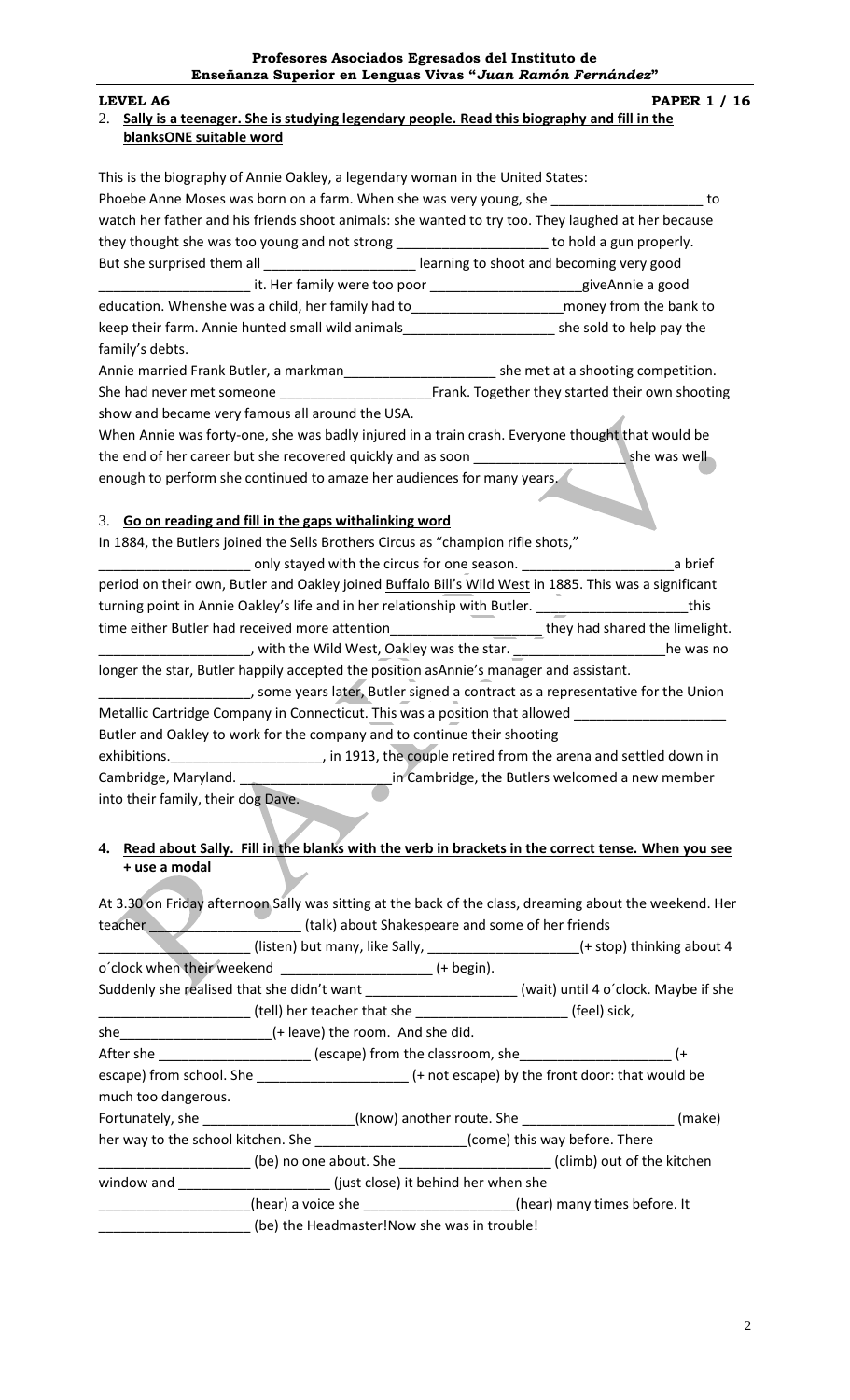# **Profesores Asociados Egresados del Instituto de Enseñanza Superior en Lenguas Vivas "***Juan Ramón Fernández***" LEVEL A6** PAPER 1 / 16 **5. Complete the conversation between Sally and the Headmaster after what happened.**  Headmaster: \_\_\_\_\_\_\_\_\_\_\_\_\_\_\_\_\_\_\_\_\_\_\_\_\_\_\_\_\_\_\_\_\_\_\_\_\_\_\_\_\_\_\_\_\_\_\_\_\_\_\_\_\_\_\_\_\_\_\_\_\_\_\_\_\_\_\_\_\_\_\_\_\_\_\_\_? Sally: I was trying to leave because I wasn't feeling very well and nobody believed me. Headmaster: That is no excuse. You \_\_\_\_\_\_\_\_\_\_\_\_\_\_\_\_\_\_\_\_\_\_\_\_\_\_\_\_\_\_\_\_\_\_\_\_\_\_\_\_\_\_\_\_\_\_\_\_\_\_\_\_\_ to leave school without permission. You know that! Sally: I'm sorry! \_\_\_\_\_\_\_\_\_\_\_\_\_\_\_\_\_\_\_\_\_\_\_\_\_\_\_\_\_\_\_\_\_\_\_\_\_\_\_\_\_\_\_\_\_\_\_\_\_\_\_\_\_\_\_\_\_\_\_\_\_\_\_\_\_\_\_\_\_\_? Headmaster: Of course I will. I'll talk to your parents immediatelyafter this meeting. I don't think \_\_\_\_\_\_\_\_\_\_\_\_\_\_\_\_\_\_\_\_\_\_\_\_\_\_\_\_\_\_\_\_\_\_\_\_\_\_\_\_\_\_\_\_\_\_\_\_\_\_\_\_\_\_\_\_\_\_\_\_\_\_\_\_\_\_\_\_\_\_\_\_\_\_\_\_\_\_ about this! Sally: But Mr Summons, I wouldn't have left \_\_\_\_\_\_\_\_\_\_\_\_\_\_\_\_\_\_\_\_\_\_\_\_\_\_\_\_\_\_\_\_\_\_\_\_\_\_\_\_\_\_\_\_\_\_\_\_. You must believe me!  $\qquad \qquad \blacksquare$ Headmaster: Is that your excuse? When I found you, you \_\_\_\_\_\_\_\_\_\_\_\_\_\_\_\_\_\_\_\_\_\_\_\_\_\_\_\_ the kitchen window!! Sally: Well ... I ... Headmaster: I won't \_\_\_\_\_\_\_\_\_\_\_\_\_\_\_\_\_\_\_\_\_\_\_\_\_\_\_\_\_\_\_\_\_\_\_\_\_\_\_\_\_\_\_\_\_\_\_\_\_\_\_\_\_\_\_\_\_\_\_\_ this attitude any  $\bullet$ longer. I'll contact your father right now. Sally: Oh, no. Please, Mr Summons. I promise Headmaster: I'm afraid I can't trust you anymore.

Sally: Sally: Please, Mr Summons! Please! If you I \_\_\_\_\_\_\_\_\_\_\_\_\_\_\_\_\_\_\_\_\_\_\_\_\_\_\_\_\_\_\_\_\_\_\_\_\_\_\_\_\_\_\_\_\_\_\_\_\_\_\_\_\_\_\_\_\_\_\_\_\_\_\_\_\_\_\_\_\_\_\_\_\_\_\_\_\_\_. Headmaster: I'm afraid I can't agree to that. You should be more aware of your actions. Now it's too late to

have regrets.

# **6. Composition. Write about 180 words on ONE of the following:**

**a.**A good friend must always tell the truth. Discuss. **b.**Start a story with the sentence *"I wish I could forget the time I ..*."

 $\blacksquare$  . The contract of the contract of the contract of the contract of the contract of the contract of the contract of the contract of the contract of the contract of the contract of the contract of the contract of the \_\_\_\_\_\_\_\_\_\_\_\_\_\_\_\_\_\_\_\_\_\_\_\_\_\_\_\_\_\_\_\_\_\_\_\_\_\_\_\_\_\_\_\_\_\_\_\_\_\_\_\_\_\_\_\_\_\_\_\_\_\_\_\_\_\_\_\_\_\_\_\_\_\_\_\_\_\_\_\_\_\_\_\_ \_\_\_\_\_\_\_\_\_\_\_\_\_\_\_\_\_\_\_\_\_\_\_\_\_\_\_\_\_\_\_\_\_\_\_\_\_\_\_\_\_\_\_\_\_\_\_\_\_\_\_\_\_\_\_\_\_\_\_\_\_\_\_\_\_\_\_\_\_\_\_\_\_\_\_\_\_\_\_\_\_\_\_\_ \_\_\_\_\_\_\_\_\_\_\_\_\_\_\_\_\_\_\_\_\_\_\_\_\_\_\_\_\_\_\_\_\_\_\_\_\_\_\_\_\_\_\_\_\_\_\_\_\_\_\_\_\_\_\_\_\_\_\_\_\_\_\_\_\_\_\_\_\_\_\_\_\_\_\_\_\_\_\_\_\_\_\_\_ \_\_\_\_\_\_\_\_\_\_\_\_\_\_\_\_\_\_\_\_\_\_\_\_\_\_\_\_\_\_\_\_\_\_\_\_\_\_\_\_\_\_\_\_\_\_\_\_\_\_\_\_\_\_\_\_\_\_\_\_\_\_\_\_\_\_\_\_\_\_\_\_\_\_\_\_\_\_\_\_\_\_\_\_ \_\_\_\_\_\_\_\_\_\_\_\_\_\_\_\_\_\_\_\_\_\_\_\_\_\_\_\_\_\_\_\_\_\_\_\_\_\_\_\_\_\_\_\_\_\_\_\_\_\_\_\_\_\_\_\_\_\_\_\_\_\_\_\_\_\_\_\_\_\_\_\_\_\_\_\_\_\_\_\_\_\_\_\_ \_\_\_\_\_\_\_\_\_\_\_\_\_\_\_\_\_\_\_\_\_\_\_\_\_\_\_\_\_\_\_\_\_\_\_\_\_\_\_\_\_\_\_\_\_\_\_\_\_\_\_\_\_\_\_\_\_\_\_\_\_\_\_\_\_\_\_\_\_\_\_\_\_\_\_\_\_\_\_\_\_\_\_\_ \_\_\_\_\_\_\_\_\_\_\_\_\_\_\_\_\_\_\_\_\_\_\_\_\_\_\_\_\_\_\_\_\_\_\_\_\_\_\_\_\_\_\_\_\_\_\_\_\_\_\_\_\_\_\_\_\_\_\_\_\_\_\_\_\_\_\_\_\_\_\_\_\_\_\_\_\_\_\_\_\_\_\_\_ \_\_\_\_\_\_\_\_\_\_\_\_\_\_\_\_\_\_\_\_\_\_\_\_\_\_\_\_\_\_\_\_\_\_\_\_\_\_\_\_\_\_\_\_\_\_\_\_\_\_\_\_\_\_\_\_\_\_\_\_\_\_\_\_\_\_\_\_\_\_\_\_\_\_\_\_\_\_\_\_\_\_\_\_ \_\_\_\_\_\_\_\_\_\_\_\_\_\_\_\_\_\_\_\_\_\_\_\_\_\_\_\_\_\_\_\_\_\_\_\_\_\_\_\_\_\_\_\_\_\_\_\_\_\_\_\_\_\_\_\_\_\_\_\_\_\_\_\_\_\_\_\_\_\_\_\_\_\_\_\_\_\_\_\_\_\_\_\_